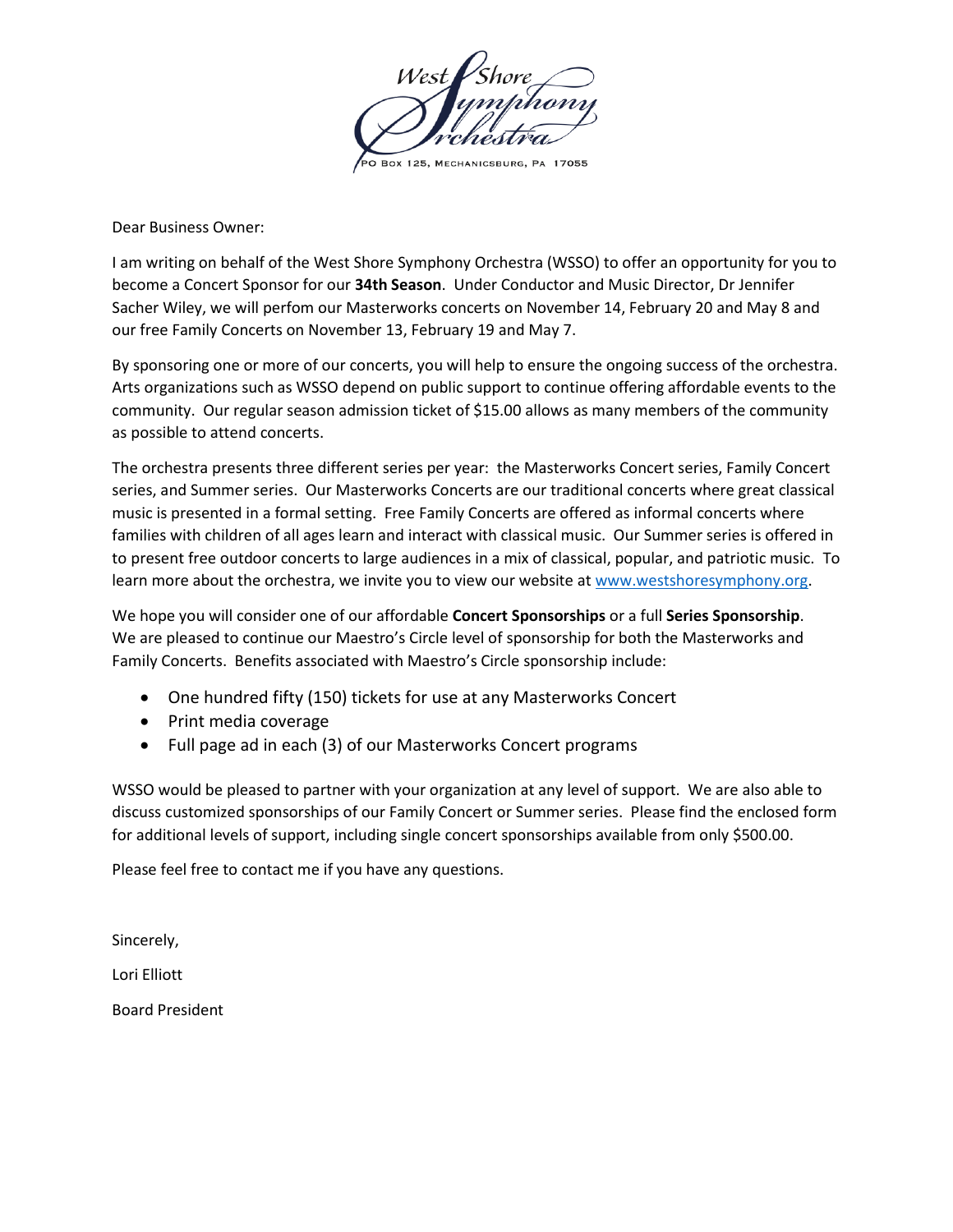| Sponsorship<br><b>Level</b>                                                          | <b>Benefits</b>        |                                            |                             |                                              |                                         |                                          |
|--------------------------------------------------------------------------------------|------------------------|--------------------------------------------|-----------------------------|----------------------------------------------|-----------------------------------------|------------------------------------------|
|                                                                                      | Masterworks<br>Sponsor | Family or<br>Summer<br>Concerts<br>Sponsor | Program<br>cover<br>listing | Print &<br>Electronic<br>material<br>listing | Ad                                      | Masterworks<br>Concert<br><b>Tickets</b> |
| <b>MAESTRO CIRCLE</b><br>(MASTERWORKS AND<br><b>FAMILY SERIES)</b><br>\$5,000 and up | $\checkmark$           | $\checkmark$                               | $\checkmark$                | $\checkmark$                                 | Full<br>page,<br>prime<br>location      | 150                                      |
| <b>MASTERWORKS SERIES</b><br>\$3,500                                                 | ✓                      |                                            | $\checkmark$                | $\checkmark$                                 | Full<br>page                            | 100                                      |
| <b>FAMILY or SUMMER</b><br>SERIES \$2,500                                            |                        | $\checkmark$                               | $\checkmark$                | $\checkmark$                                 | Full<br>page                            | 75                                       |
| CONCERTMASTER<br>\$1,500                                                             | Concert of<br>choice   |                                            | Concert of<br>choice        | $\checkmark$                                 | Full<br>page                            | 45                                       |
| PRINCIPAL CHAIR<br>\$1,000                                                           | Concert of<br>choice   |                                            | Concert of<br>choice        |                                              | $\frac{1}{2}$ page<br>concert<br>chosen | 30                                       |
| SOLOIST \$750                                                                        | Concert of<br>choice   |                                            | Concert of<br>choice        | $\checkmark$                                 | $\frac{1}{2}$ page<br>concert<br>chosen | 20                                       |
| MUSICIAN \$500                                                                       | Concert of<br>choice   |                                            | Concert of<br>choice        | ✓                                            | 1⁄4 page<br>concert<br>chosen           | 15                                       |